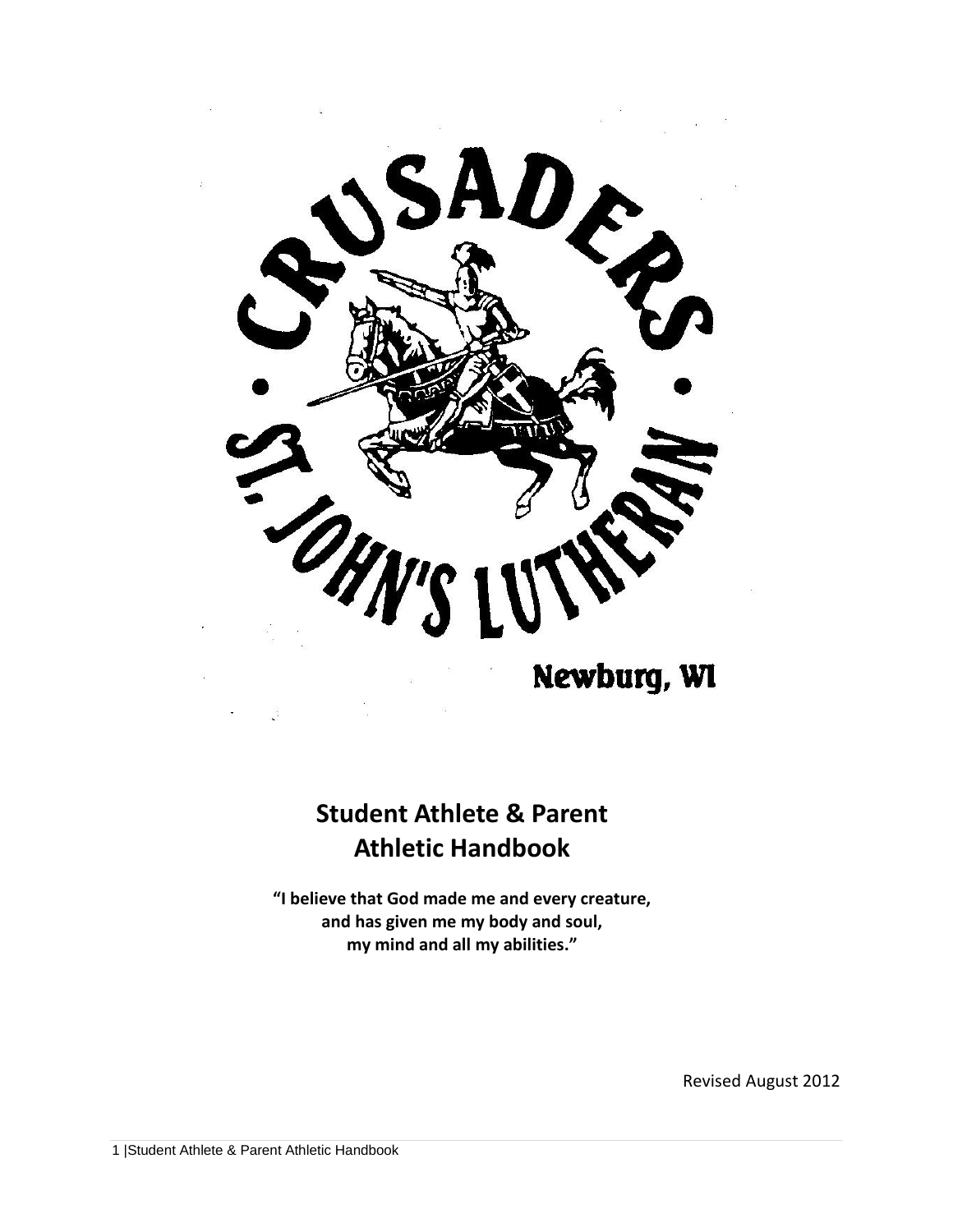#### **Introduction**

We are truly blessed at St. John's. The Lord gives us many opportunities to serve Him in many different ways. As we continue to grow, the need for lay coaches to instruct our interscholastic teams will become necessary.

This will not be an easy commitment. Depending on the sport, you can expect to spend at least 3 hours a week or more at practices, matches, or games.

These are the policies and procedures that you should know as a parent of a student at St. John's. These policies make it possible for us to carry on an organized, well-planned, extracurricular sports program that attempts to meet one goal established for our school–to prepare children for Christian living.

Please familiarize yourself with the contents of this booklet and follow the procedures listed. If you have any questions concerning the policies and procedures, please contact the Athletic Director.

Participating in athletics at St. John's is a privilege. Our Heavenly Father has given us all of our abilities. May we use them to the best of our ability, giving all glory to God, on and off the court, whether playing or cheering our teams on.

## **Mission of St. John's Lutheran School**

"St. John's Lutheran School exists to glorify Jesus Christ, assisting parents in educating, training, and nurturing His children for this life and for heaven."

## **Vision of Our School**

In an ever-changing world, St. John's teaches the never changing message of God's Word so that students may become lifelong Christians as they go into the world proclaiming his Word equipped with academic, spiritual, and social skills in order to win souls for Christ.

- o *Christian Faith* -- Students of St. John's Lutheran School have a strong conviction of the Christian faith with a zeal for Christian living.
- o *Christian Service* Students of St. John's Lutheran School live the faith that the Holy Spirit has put in their hearts by glorifying God through their service to others**.**
- o *Christian Witness* Students of St. John's Lutheran School embody the commission of Jesus-to make disciples of all nations by sharing the Good News of salvation through Christ.
- o *Academic Readiness* Students of St. John's Lutheran School are prepared for high school and beyond with a foundation of academic excellence.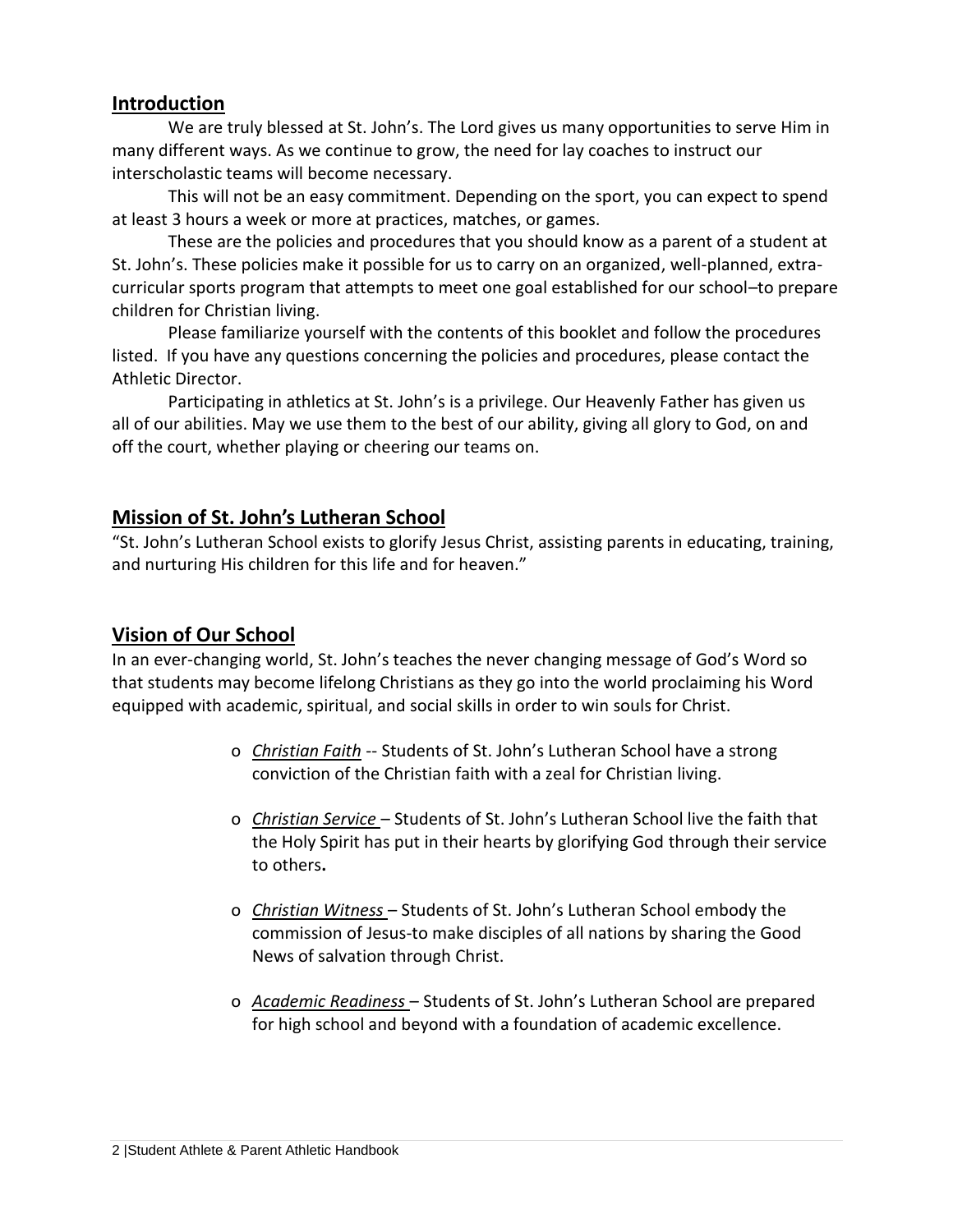# **Objectives of Our School**

Parents, who have first responsibility under God for the Christian training of their children, should understand that our school intends to assist them by attempting to fulfill the following aims:

- 1. To nurture the Christian faith of our pupils. We want them to grow in grace and knowledge of Jesus, their Savior, who came into this sinful world to suffer and die for their sins. Through the teaching of the Law, the children are led to realize their own utter unworthiness of salvation, and through the Gospel they are led to rejoice in the hope of eternal life, which they have in Christ. This is the basis of all religious instruction.
- 2. To equip these children, as members of the Church of Jesus Christ, to freely act on their privilege to share the saving truth of Jesus Christ with others.
- 3. To teach all other subjects in the light of God's Word. Subjects such as the language arts, science, and social studies are taught in a way, which always keeps in mind the all-directing influence of God in the ways of the world.
- 4. To train citizens who recognize God as the source of all governments, who will use their talents in His service, and who find it a joy and necessity to obey the laws of our land and participate in the affairs of their community.
- 5. To give aid to the Christian home by helping to train the children in the virtues of Christian obedience and to assist the parents in meeting the challenge of properly guiding their children.
- 6. To meet the state requirements in secular subjects as well as our own Wisconsin Synod course of study.

# **Description of an Athlete**

St. John's athletes are dedicated to the sport they are participating in. Whether it is soccer, volleyball, basketball, cheerleading, softball, or track, coaches can expect 100% effort from each individual.

Coaches are looking for athletes who are willing to learn and to work hard to improve their individual skills. Coaches are also looking for athletes who are team players.

Coaches are working hard and taking the time to teach athletes the proper techniques for use in the future. The more athletes practice, the easier these skills will come to them. The less effort that is put into performing the proper skills hurts the individual as well as the team.

This means that athletes should not be selfish, lazy, unable to take constructive criticism, or be at practices just to be with or talk to friends.

Athletes should be able to work with teammates, not getting frustrated and taking it out on team members by yelling or arguing with them. Rather they should be willing to take the time to help improve their individual or team skills.

Finally, these athletes need to reflect the love of their Savior and be representatives of Him at all times with good sportsmanship. Whether winning or losing, athletes should always respect the other team and officials; furthermore, speak well of them at all times.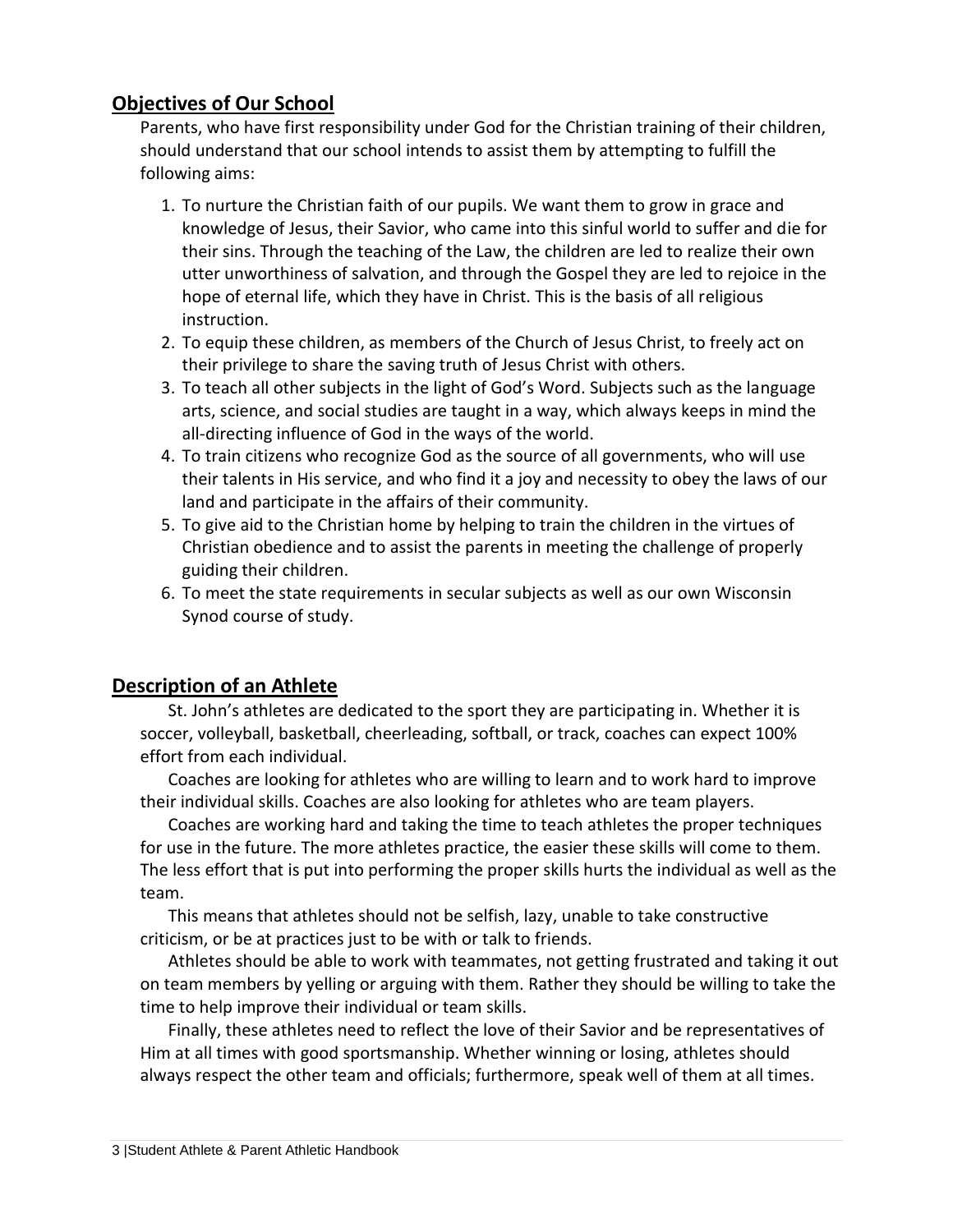# **Philosophy**

- 1. The purpose of interscholastic athletics is for the child to grow in his/her skills and abilities, and to have the opportunity to use those skills in meaningful competition against other teams.
- 2. The child will develop the fundamental skills at the B team level through active participation. It is our goal to give all team members at the B team level a chance for meaningful participation in all games and practices. During the C team basketball season, the members of the team are to be given equal opportunity to participate.
- 3. Those who desire to continue to develop their skills at a more competitive level will have the opportunity to do so on the A team. Because the focus of the A team is competition, coach's may play players as they see fit.
- 4. Since the teams our children compete against have the same general attitude toward interscholastic athletics, we look forward to enjoyable competitive games. We expect our players, coaches, and spectators to conduct themselves in a Christian manner at the games.

# **Expectations**

- 1. All athletes are expected to maintain their homework during the season.
- 2. All athletes are expected to come to practice with a work mentality to improve their individual and team skills.
- 3. All athletes are expected to be at all scheduled practices and games.
- 4. All athletes are expected to talk to their coach after missing a practice or game
- 5. All athletes are expected to listen to their coach and do as he/she asks, when he/she asks.
- 6. All athletes are expected to be prompt for games to properly warm-up and stretch.
- 7. All athletes are expected to sit in the bleachers and watch the other games as long as they are there.
- 8. All athletes are expected to display proper sportsmanship at all times. This includes no booing, complaining to officials, or about the other team.
- 9. All athletes are expected to have the proper equipment to participate in a sport.
- 10. **Uniforms are to be properly tucked in before the athlete leaves the locker room.**

# **Conduct**

- 1. All athletes should reflect their Christian faith at all times, whether at practices or games.
- 2. There should be an atmosphere of work at practices rather than a social atmosphere.
- 3. Any negative attitude toward the coach or a team member will not be tolerated.
- 4. When possible, leave constructive criticism for the coach.
- 5. Don't be afraid to ask your coach to review the proper techniques if necessary.
- 6. Work with every member of the team. Don't always pair up with the same person. It is hard to improve when you are always working with the same person.
- 7. Arguing, yelling, or complaining is not allowed. These disrupt teamwork.
- 8. Don't be concerned with your appearance. If you are practicing hard, you will sweat and your hair will get messed up.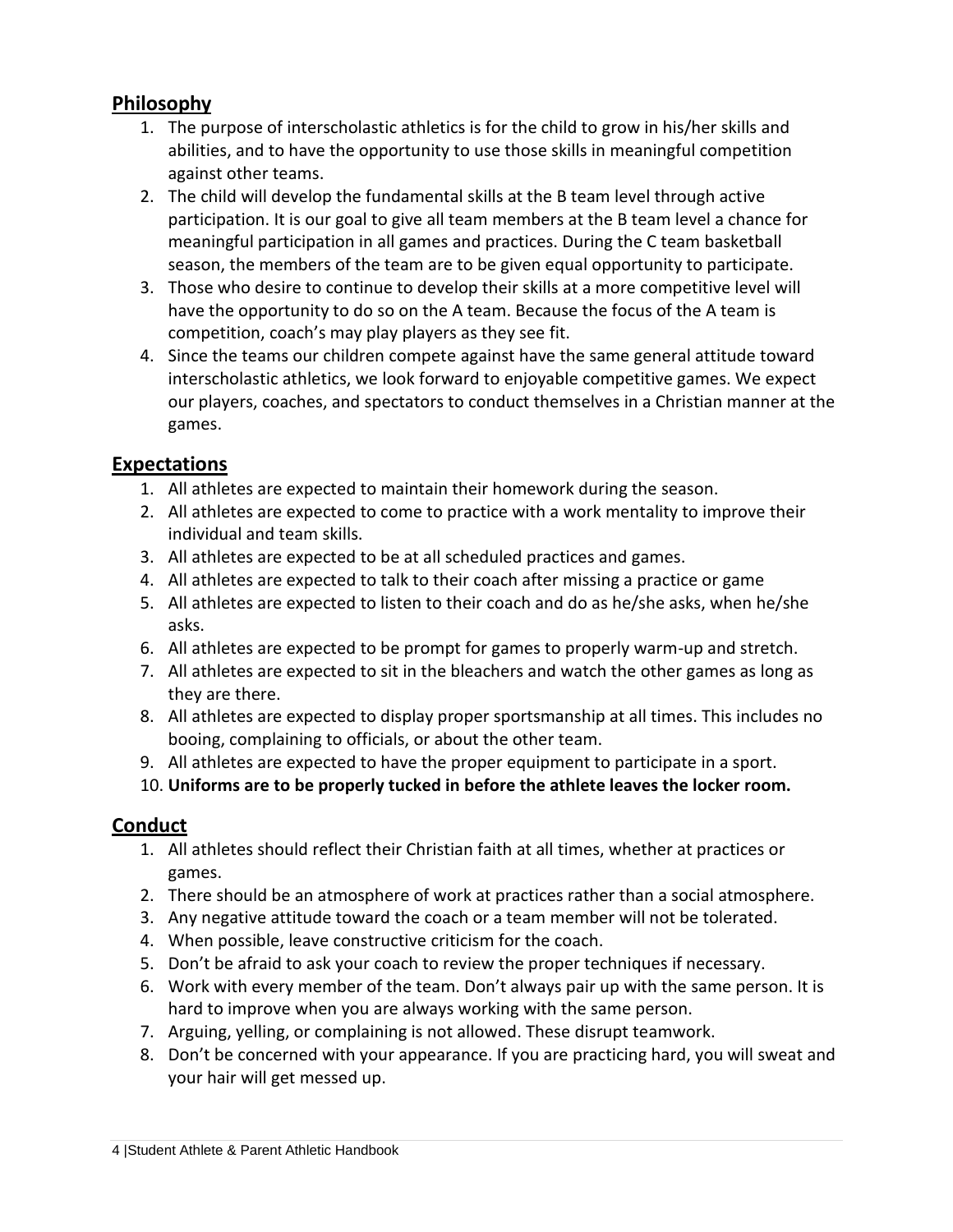# **Policies**

## **A. Eligibility policy**

- 1. Academics
	- a. The student needs parental permission.
	- b. The student needs to be working up to full ability in class.
	- c. The student needs to be demonstrating Christian conduct in and outside the classroom.
	- d. The student needs to be present in school the day of the event.
	- e. Any student receiving an "F" on a midterm/quarter report in any subject is ineligible until review of the grade on the following midterm/quarter report.

# 2. Financial Obligations

The Board of Education appointed by the voters of St. John's Lutheran Church has the responsibility of collecting all school fee payments. It is extremely important for the operation of the school that these payments are made on time. Because of this importance for the operation of St. John's, the Board of Education will not allow any student to participate in sports if the family account is 2 months behind on payment.

# **B. Volunteer Assignments**

It is important for parents to be involved in their child's sports carreer beyond the competition. We should all be pointed back to Paul's words in 2 Corinthians chapter 9 where he refers to God loving a cheerful giver. We certainly do not want to force anybody's hand to volunteer their time if they have busy schedules. Unfortunately, we live in a sinful world and do not have the number of volunteers it takes to make each season a success. Because of this, the Board of Education has set up a policy for all families who have students participating in sports at St. John's.

- 1. All families who have children sign up for sports at St. John's will be expected to help at events throughout the given season.
- 2. If a family is unable or not willing to attend games or help with volunteering, that family is responsible for finding a replacement for the sporting event.
- 3. If a family is unable or not willing to attend games or help, a donation to the athletic fund in the amount of \$20 will be charged.

# **C. Practice and Game policy**

## **St. John's Lutheran School:**

When athletes commit to our sports program, they are expected to attend all practices and games. Should an athlete miss a practice or game, the parents should personally speak or write an excuse to the coach in advance when possible. A student absent from school for any part of the day may not practice or play in a game unless he/she has cleared the absence with the Principal.

- During the games, coaches will use their discretion and play the athletes as they see fit.
- Athletes will not be allowed to call home for equipment left at home.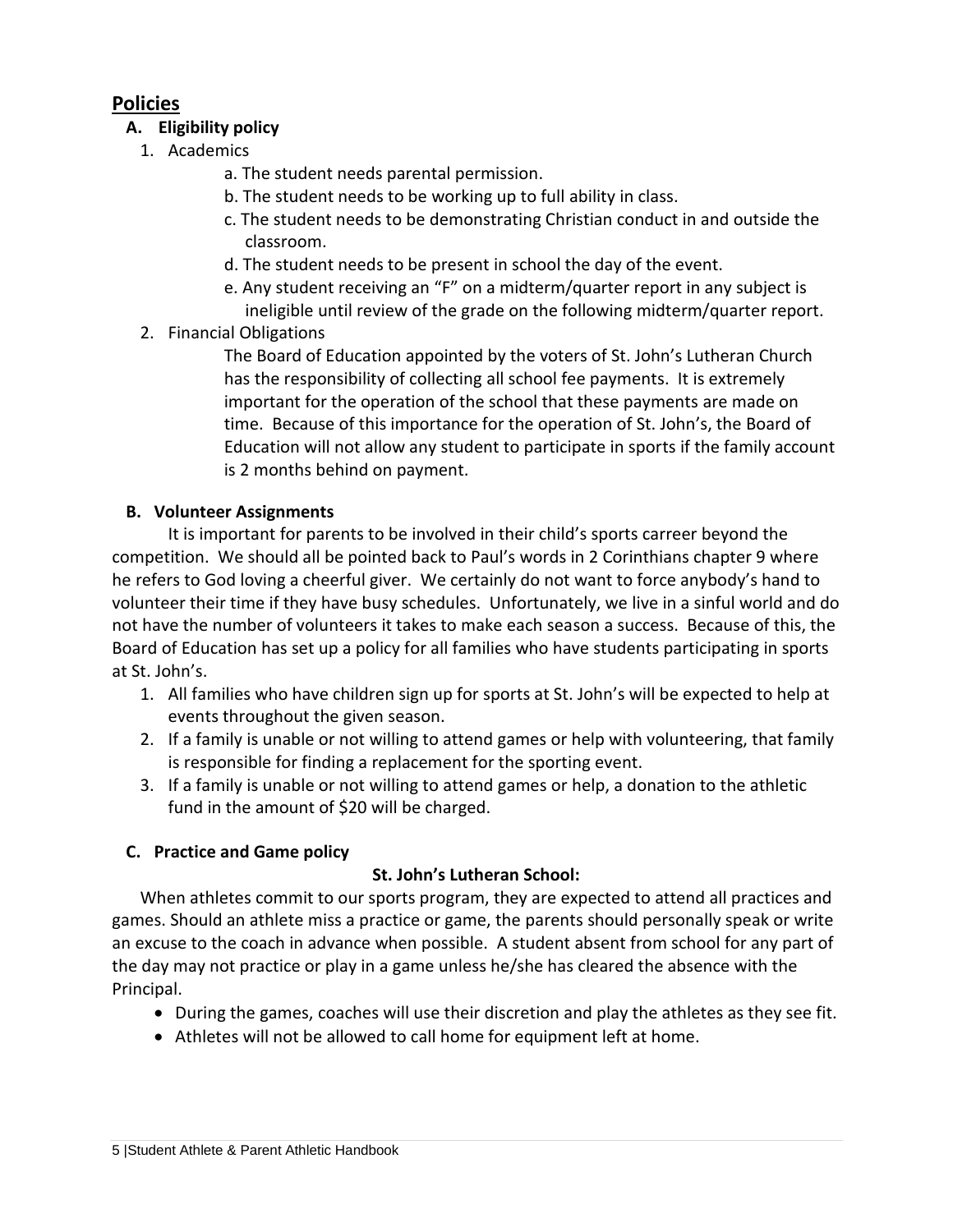## **KMLGSAL Code of Conduct**

#### o **Respect for building & property:**

- $\circ$  Children and parents show respect for the material blessings God has given us.
- o Keep students from destructive acts to church & school property
- o Place litter in proper receptacles
- o Keep food in the designated areas
- o Remain in the gym or concession stand area. Don't wander around the school &/or church.

#### o **Sportsmanship**

- $\circ$  Show respect for officials AT ALL TIMES. Don't complain about calls made or not made.
- $\circ$  As Christians, we represent our Savior and reflect him in everything we do.
- o Learn to win graciously, learn to lose knowing you have done your best.

#### o **Parents**

- o Parents are expected to attend events with their children (Don't drop them off and leave them unsupervised.)
- o Parents are expected to supervise their children AT ALL TIMES
- o Follow the school's established policies posted
- o Set the example of Christian sportsmanship
- o Respect the designated authority figure

#### o **Children**

- $\circ$  Students attending the event are there to sit in the bleachers and watch the game
- o Follow the school's established polices posted
- o Respect the designated authority figure at each school
- o Practice Christian Sportsmanship
- o **Coaches**
	- o Supervise the locker rooms and check them before and after you enter
	- $\circ$  Teams are not allowed in the changing area until the coach is there to supervise
	- $\circ$  Change during the 4th quarter
	- o Wait to get basketballs until you are out on the court to warm up
	- o Set the example of Christian sportsmanship

#### **D. Attitude**

The student should decide before the season whether or not they are willing to make the commitment to the sport. Athletes must be willing to participate in practices the coach has organized and listen to the coach. Parents and students are expected to sign the policy sheet stating that they have read and understand the expectations of the athlete and the parent before the child will be allowed to participate in that sport. In applicable cases, both parent's signatures are required. In general, we ask that Christ's love reflect through you as you consider the following:

- 1. Should a student quit after the season begins, the uniform fee will not be refunded.
- 2. All jewelry is to be taken off in practices and in games. (Please consider not getting your daughter's ears pierced before the beginning of that sport's season.)
- 3. Gum is not allowed at school, and athletes should not have gum during practices and games.
- 4. Uniform fees must be paid on the date specified by the Athletic Director. The athlete will not dress for the first game if it is not paid.
- 5. Parents are responsible for transporting their children to and from the games that are scheduled. Students should not be asking for rides on game days.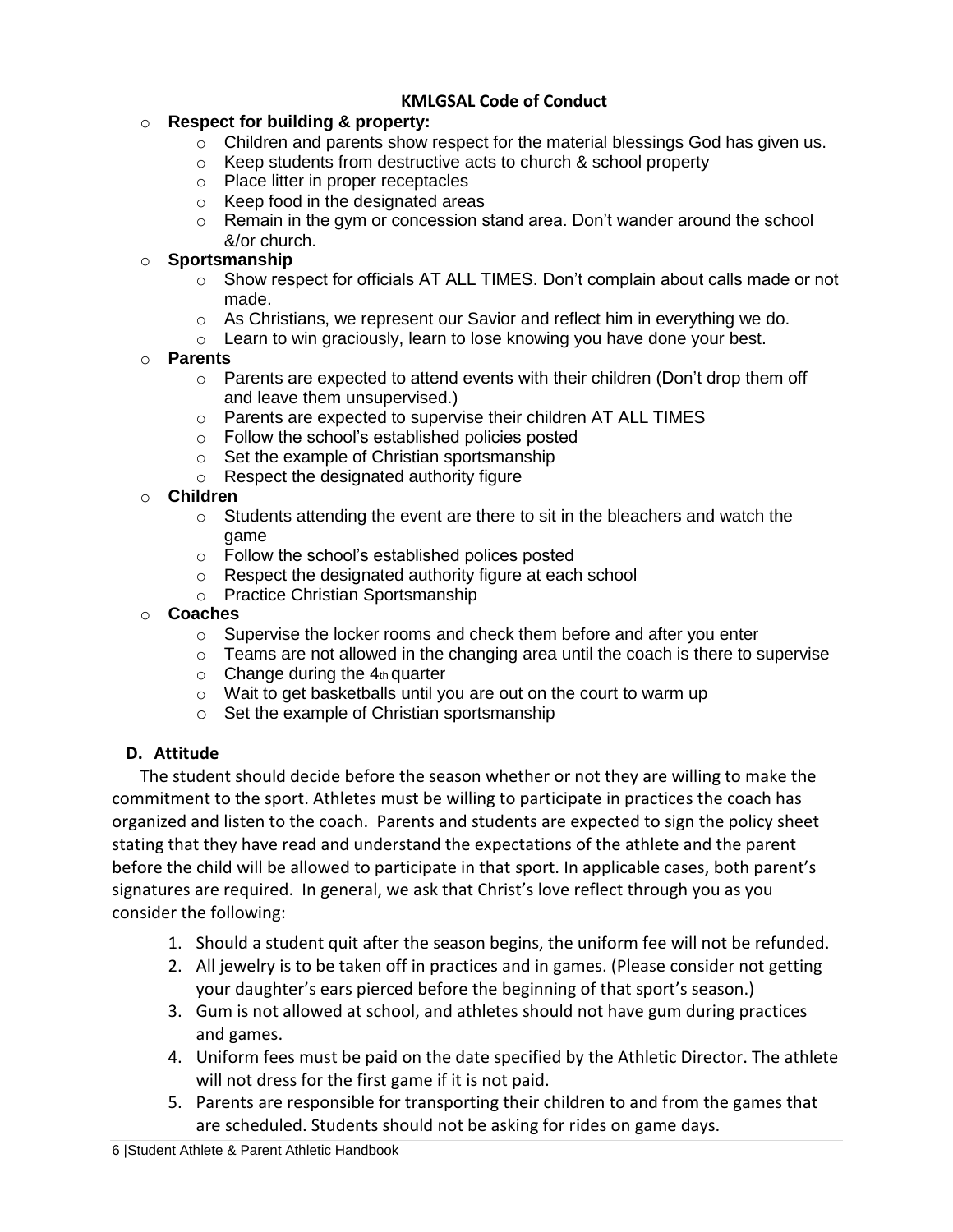- 6. If a player has a negative attitude, he/she will be asked to sit on the bench until ready to display proper Christian conduct and attitude. The second time this happens, the player will be asked to leave practice, or be benched during a game. To return to practice or games, the parents must meet with the coach.
- 7. Parents are encouraged not to take vacations that may interfere with the sports seasons. We are small in numbers and need all the players that we have.

# **Procedures**

#### **A. How do athletes participate?**

- 1. Perform in the classroom by using your gifts and talents to learn and prepare for your future.
- 2. Permission slips and policy slips must be turned in before you practice.
- 3. Pay uniform fees by the dates specified by the Athletic Director.
- 4. Inform your parents of practice and game schedules and have arrangements for travel made ahead of time. No phone calls will be made unless a game is cancelled.

| <b>Sport</b>         | Fee  |
|----------------------|------|
| Soccer               | \$20 |
| Volleyball           | \$20 |
| <b>Cross Country</b> | TBA  |
| Basketball           | \$35 |
| Cheerleading         | \$15 |

- 5. Upon signing up for a sport, you are making a commitment and the coach is counting on you to be at every game and tournament during the season. Make sure you are willing to participate and work hard to remain eligible for that season.
- 6. Have fun and work hard!

## **B. Concussion Awareness – "***When in doubt, sit them out!"*

- $\circ$  A concussion is a traumatic injury caused by an impact to the head or body which moves or twists the brain inside the skull. Medical research indicates adolescents are more susceptible to concussions than adults and take longer to recover. Less than 10% of concussions result in the loss of consciousness, making the injury difficult to diagnose, especially during the excitement of live competition.
- o WI Act 172, effective on April 16, 2012, creates a new set of requirements applicable to all schools and athletic organizations with participants under the age of nineteen. The primary objective of WI Act 172 is to educate coaches, umpires, parents and athletes to recognize the signs of a concussion and take steps to remove affected athletes from competition until cleared by a health care professional with experience in treating head injuries.
- o The requirements of WI Act 172 are as follows:
	- At the beginning of each athletic season, the Athletic Director shall distribute a concussion and head injury information sheet to each person who will be coaching that athletic activity and to each person who wishes to participate in that athletic activity.
	- No person may participate in a youth athletic activity unless the person returns the acknowledgement form signed by the athlete AND by his or her